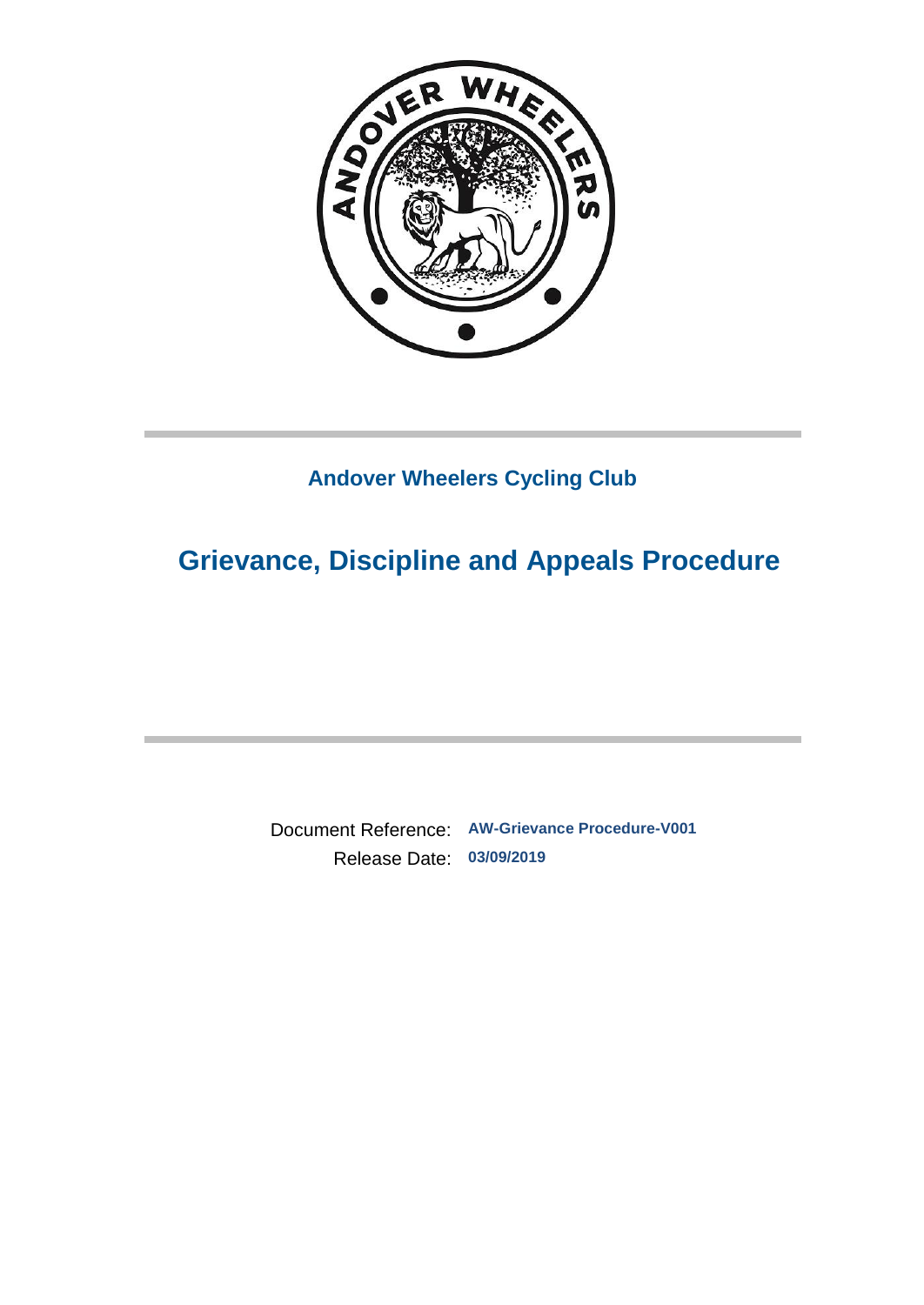### **Document Details**

| <b>General Detail</b> |                                                                                                                                                                                                                                 |  |
|-----------------------|---------------------------------------------------------------------------------------------------------------------------------------------------------------------------------------------------------------------------------|--|
| <b>Abstract</b>       | This Grievance Procedure has been produced to define the grievance, discipline<br>and appeals process of Andover Wheelers cycling club. Once approved by the<br>Committee it will be published on the Andover Wheelers website. |  |
| <b>Author</b>         | Simon Healey (Committee Member)                                                                                                                                                                                                 |  |
| <b>Verifier</b>       | Michael Webber (Chairman)                                                                                                                                                                                                       |  |
| Owner                 | Andover Wheelers Cycling Club                                                                                                                                                                                                   |  |

| <b>Document History</b> |          |                                         |  |
|-------------------------|----------|-----------------------------------------|--|
| Ver                     | Date     | Amendment                               |  |
| 00A                     | 27/06/19 | First draft.                            |  |
| 00B                     | 01/07/19 | Second draft for release to Committee.  |  |
| 00C                     | 19/07/19 | Third draft following Committee review. |  |
| 001                     | 03/09/19 | First release for website.              |  |
|                         |          |                                         |  |
|                         |          |                                         |  |
|                         |          |                                         |  |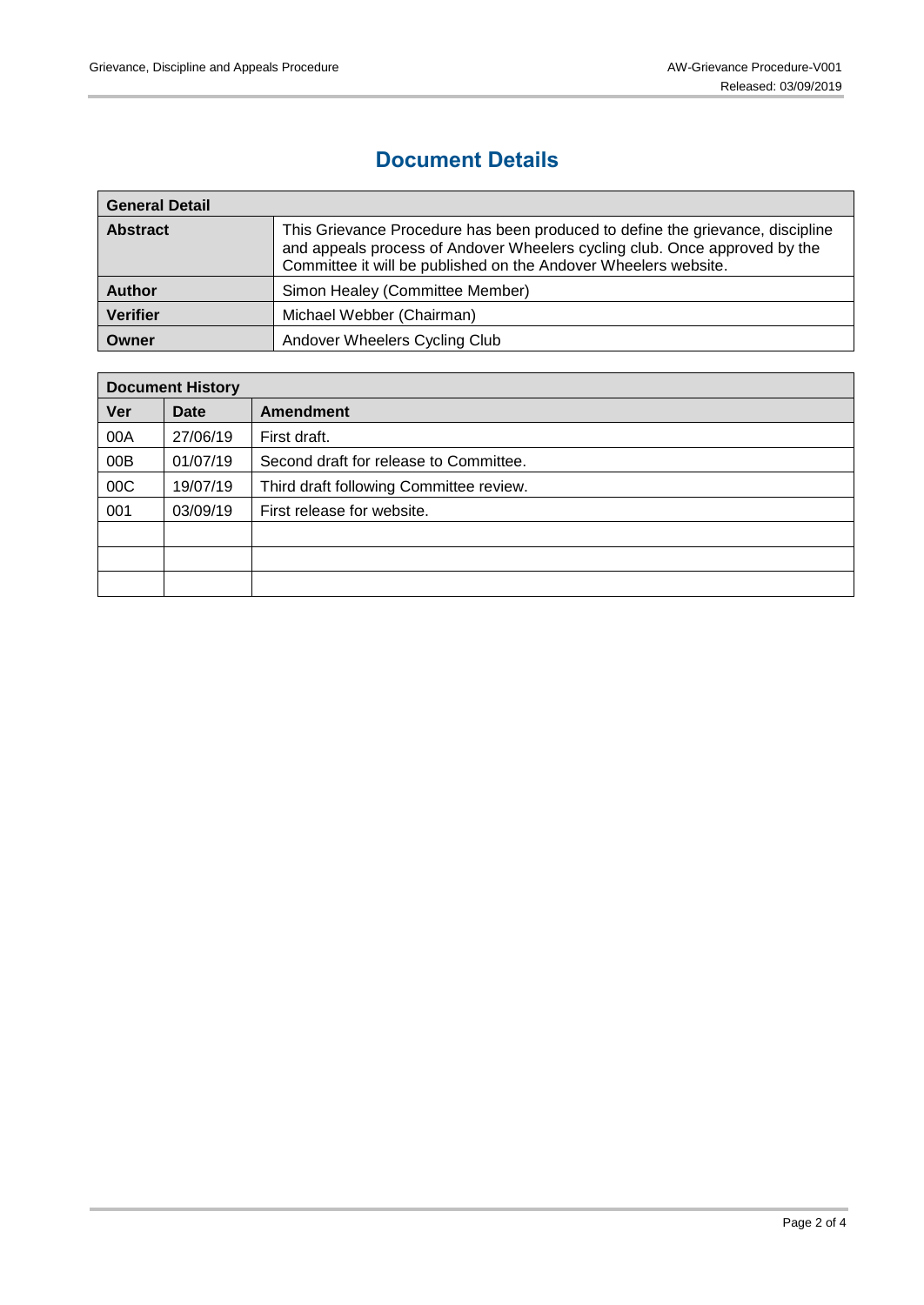## **Table of Contents**